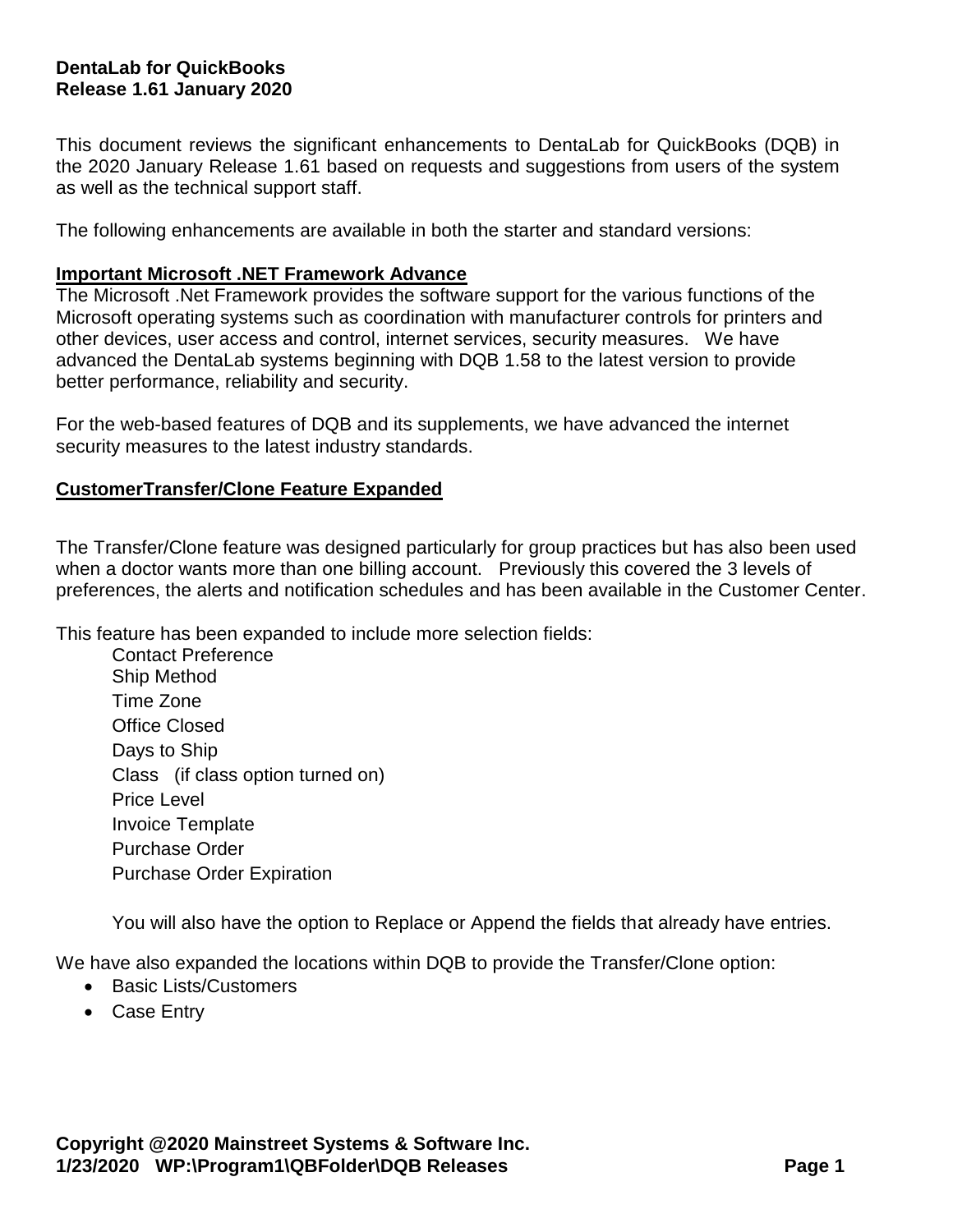# **DentaLab for QuickBooks Release 1.61 January 2020**

# **Basic Lists/Work Centers: Schedule Daily Unit Limits by Day of Week**

One of the trends in this industry has been new definitions for the work week. To accommodate this, in Basic Lists-Work Centers on the daily unit limits line, we have added an indicator to set limits by day of week. If checked ON, you can enter daily unit limits by the day of the week.

If your indicator for Sat or Sun scheduling is OFF, entry will not be available for the OFF day.

# **Customer Alerts – Add Display Indicators, Entry By/Date**

Previously the customer alerts have been shown during Case Entry. We have expanded this feature to provide indicators for each alert on where the alert is to be shown:

Case Entry (default ON)

Advance Bill/Estimate/Invoicing/Credit (default OFF)

Schedule Pickup (default OFF)

We have added fields for Entry By and Date. You can change the defaults when entering/editing the alert.

You can have multiple alerts for each customer. Each alert will be displayed in the spot(s) you have indicated.

The Expired Alerts report available from the Actions menu of the Customer List was also changed to show where each alert will be displayed.